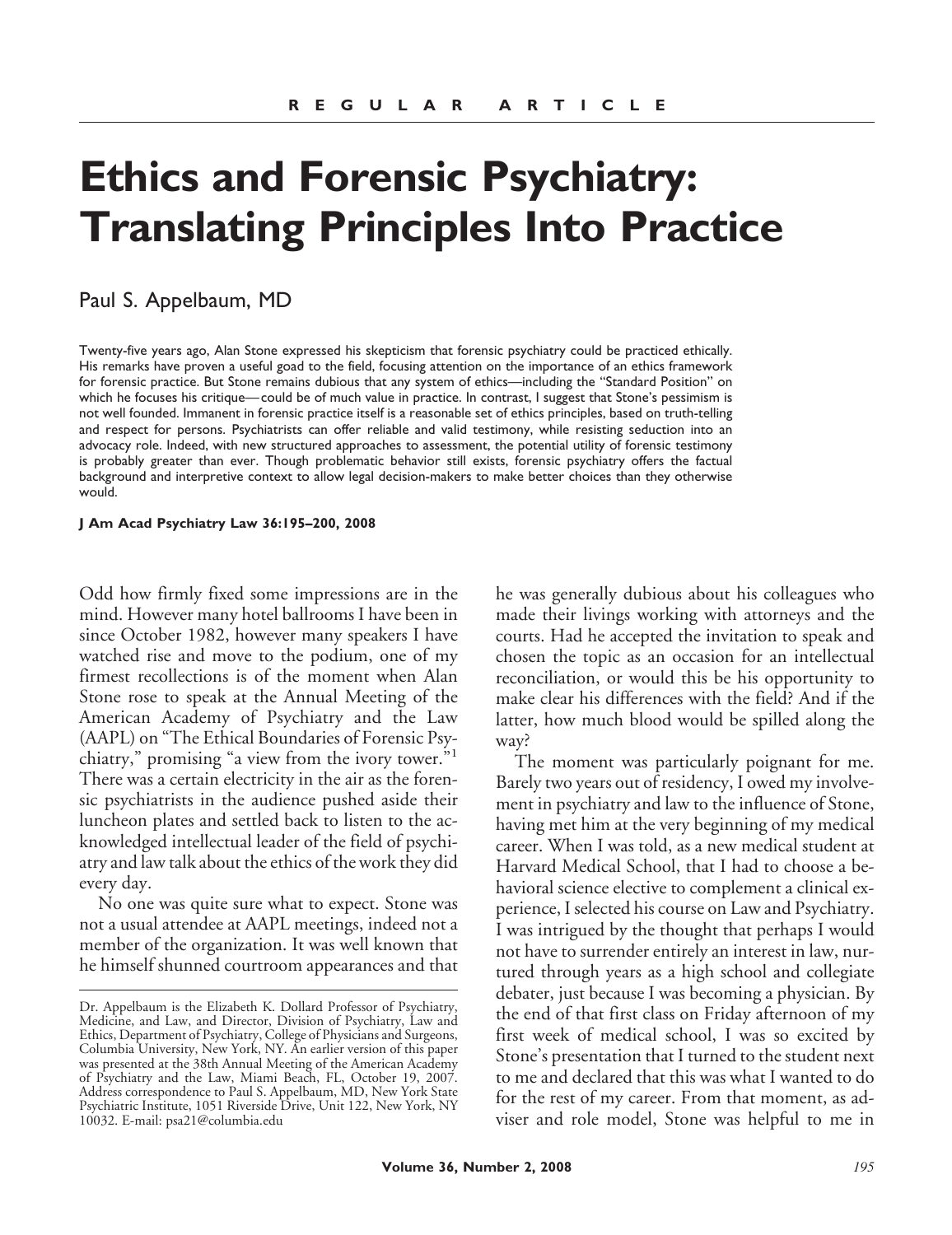many critical ways as I launched my career. But unlike him, I had not shunned direct involvement with the legal system. So what would my first mentor have to say about the work I had chosen to do?

Neither I nor the rest of the audience had long to wait for the answer. From his opening metaphor— Stone likened himself to someone who had arrived on a battlefield after the fighting had ended to shoot the wounded—it was clear that no holds would be barred. Stone questioned whether psychiatrists had anything truthful to offer the courts, whether they would not inevitably deceive either the legal system or the evaluee, and whether it was possible for them to resist the seductions of the adversarial system. Perhaps most disturbing of all, he claimed that there were no neutral principles of ethics by which forensic psychiatrists might guide their practices—and that none would be found. I later characterized this rather gloomy position as condemning forensic psychiatry "to wander in an ethical wasteland, permanently bereft of moral legitimacy" (Ref. 2, p 234).

Stone's talk was a turning point for the field, forcing it to confront directly its significant ethics challenges and the need for a coherent ethics framework to guide its work. The initial responses were embodied in an issue of the *Bulletin of the American Academy of Psychiatry and the Law* in 1984, entirely devoted to Stone's paper and a set of responses to it,<sup>3</sup> including my own.<sup>4</sup> Some time later, I decided to dedicate part of a sabbatical year to formulating a more complete theory of ethics for forensic psychiatry and made it the focus of my AAPL presidential address in  $1996$ ,<sup>2</sup> as did Dr. Ezra Griffith the following year.<sup>5</sup> However it was intended, Stone's descent from the ivory tower to shoot the wounded ended up inspiring the survivors to take to the field again with new weapons and an enhanced *esprit de corps*.

## **Defining the "Standard Position"**

Twenty-five years later, Stone returned to the AAPL Annual Meeting to reflect on the evolution of his views on forensic ethics. In his talk, for which I was one of the respondents, he referred to the theory of ethics for forensic psychiatry that I had proposed a decade earlier as the "Standard Position." To the extent that the term suggests that my effort was not to redefine the ethics of forensic psychiatry, but to draw out and systematize the ethics principles that I thought already immanent in forensic practice, I consider that an accurate characterization. In observing my colleagues and their reactions to forensic psychiatrists whose behavior seemed to them unethical, it was my sense that they had an implicit theory of the ethics of their work that guided their daily efforts. The task I set for myself, then, was to identify and crystallize those principles that were based in the functions that forensic psychiatry performed within the justice system.

Here, I cannot recapitulate in detail the theory that I developed, and given the published version, $<sup>2</sup>$ </sup> there is no need to do so. But as background to my response to Stone's 2007 reflections on his 1982 talk, let me remind the reader of the outlines of my argument. I suggested that any body of professional ethics cannot contradict or subtract from the ordinary ethics obligations shared by all human beings, but must constitute an addition to that corpus of duties. Moreover, the principles specific to a given profession's ethics code should be derived from an analysis of the functional roles that the profession performs for society. For forensic psychiatrists, whose functions assist in the administration of justice, an applicable ethics code should facilitate and protect that role.

There were, I suggested, two broad principles that govern the ethics of forensic work: truth-telling and respect for persons. In regard to truth-telling, I was referring to a two-fold obligation, beginning with the duty of subjective truth-telling or honesty. That is, forensic psychiatrists should testify to what they believe to be true, regardless of whether such testimony favors or disadvantages the parties employing them. But were that all that truth-telling meant, entirely misguided or ignorant psychiatrists would be free to wreak havoc in legal proceedings, without contravening any ethics principle. Thus, truth-telling must encompass an additional obligation of being objectively truthful. Testimony, whether written or oral—at trial, deposition, or in another venue—should accurately reflect the scientific data on the subject at hand and the consensus of the field. When the testifying expert goes beyond the data or controverts generally accepted professional understandings, that deviation should be made clear.

Were truth all that we sought in our work, such practices as deceiving evaluees to gain the desired information (e.g*.*, concealing the side of the case for which one is working) might be justified as advancing the search for accurate data. That, however, is not the case. Forensic psychiatrists' search for truth is limited by the principle of respect for persons—that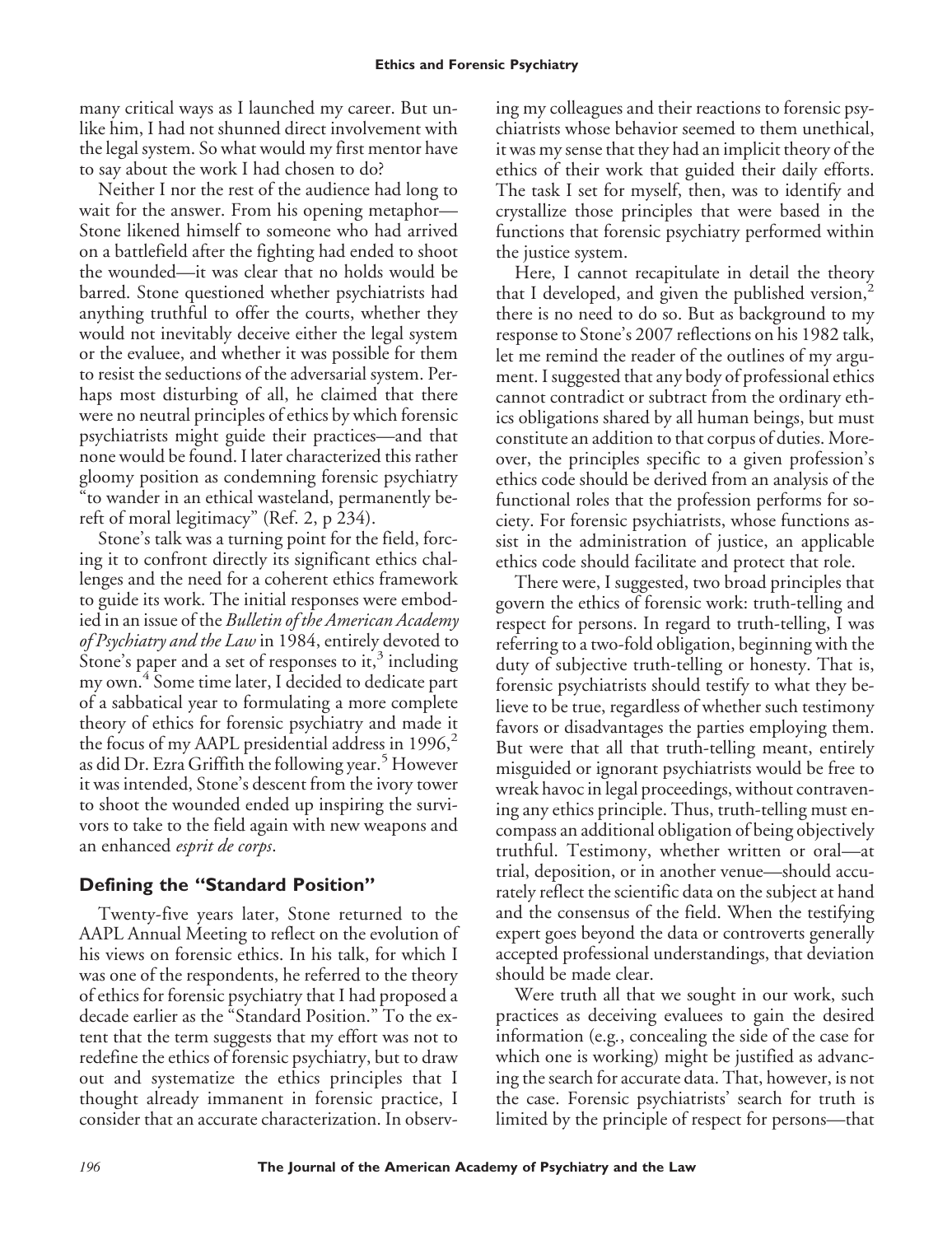is, respect for the humanity of the evaluee. Hence, we do not engage in deception, exploitation, or needless invasion of the privacy of the people whom we examine or about whom we testify.

In short, then, this is what Stone calls the Standard Position and what I believe reflects the principles underlying the actual practices of most forensic psychiatrists. When forensic psychiatrists deviate from these principles, although of course there are cases in which the boundary between ethical and unethical behavior is not easy to discern, their colleagues have an intuitive sense that they have done something improper, even if they cannot always explicate their judgment with a clearly framed moral argument. To be sure, not everyone has embraced this approach, and as Stone noted, recent years have seen a variety of alternative formulations.<sup>6</sup> Although this is not the place to compare them, I believe none of the alternatives is as theoretically coherent or practically applicable as this approach. In any event, it is on this approach that Stone focused the bulk of his 2007 critique.

### **Stone's Critique of the Standard Position**

#### *No Truth to Tell*

At its core, Stone's critique appears to have changed little since 1982. He remains skeptical that forensic psychiatrists can define a defensible, ethical position, perhaps less because principles to guide their work cannot be identified than because those principles, at least those embodied in the Standard Position, cannot be translated into a meaningful praxis. In other words, whatever the principles to which forensic psychiatrists might formally subscribe, the realities of forensic practice make it impossible for them to live up to their ethical obligations. As I understand his presentation, Stone offers two arguments in support of this contention.

At the most basic level, echoing his argument in his earlier address to AAPL, Stone suggests that one cannot adhere to a principle of truth-telling when one has no truth to tell. He believes this to be true of the current generation of forensic psychiatrists and neuroscientists. Whether relying on the flawed Diagnostic and Statistical Manual of Mental Disorders (DSM) series, with the prospect of an equally problematic DSM-V just over the horizon, or offering testimony based on the latest neuroscience findings regarding the purported causation of criminal behavior, forensic psychiatrists' "testimony rests on an inadequate scientific foundation."<sup>7</sup>

A fair response to this contention must begin by acknowledging the current tendency of some forensic experts grossly to overstate what contemporary neuroscience can tell us about the causal links between various aspects of brain function and crime, especially crimes of violence. Whether basing their contentions on genetics, anatomic imaging, functional MRI, positron emission tomography, or other techniques, these witnesses make leaps worthy of the late Evel Knievel from the test findings themselves to conclusions regarding a defendant's responsibility for criminal acts. Like an earlier generation of expert witnesses who based their conclusions on psychoanalytic theories that we now recognize as unproven and perhaps unprovable—Stone makes the point well—some modern-day experts wander into territory well beyond that defined by science.

Part of the problem here relates to the proclivity of forensic psychiatrists and other experts to offer "ultimate issue" testimony—that is, to attempt to answer legal/moral questions like whether a defendant is criminally responsible, as opposed merely to presenting descriptive information about a defendant's mental state. With no special expertise in addressing legal or moral questions, psychiatrists who make such judgments are treading on morally perilous terrain. Indeed, I have long believed that psychiatrists should avoid ultimate issue testimony, focusing their attention on descriptions of mental and functional states that they are much better qualified to address. This is not always a simple matter, since some courts will insist on such testimony as a criterion of admissibility, and many attorneys seek experts who will address the ultimate issue. But the thrust of Stone's critique is apt here, and the point he makes about involvement in an insanity defense case can be generalized to apply to every forensic expert: "none of [the expert's] erudition would allow him to identify with psychological or scientific precision those human beings who are in fact insane." $\frac{3}{7}$ 

To say, however, that forensic psychiatrists have nothing to offer the courts, as Stone suggests, seems vastly to overstate his case. Indeed, there appears to be a fair number of issues on which psychiatrists can provide probative and valid information that should assist the trier of fact in reaching a just judgment. Consider the following incomplete list of testimony that I suggest falls into this category: impairment of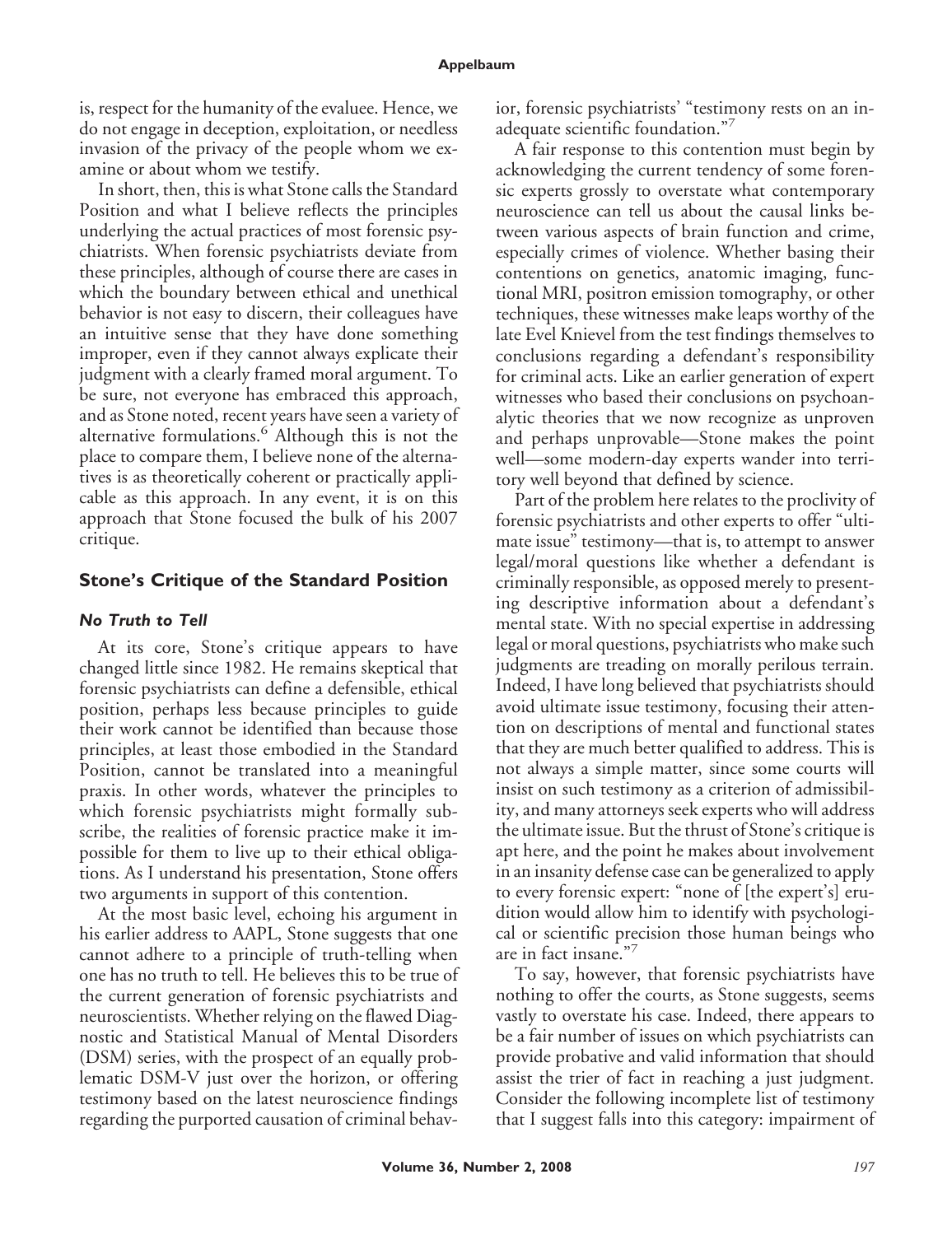decisional and functional capacity in guardianship cases; extent of functional impairment in workers' compensation and emotional harm cases; standard of care in malpractice cases; mental state and functional ability in hearings on competence to stand trial; and even the presence of psychiatric disorder and its impact on mental state in insanity-defense cases. I suspect that, with a little reflection, any experienced forensic psychiatrist could add a dozen items to this list. Testimony about any of these issues, of course, can be problematic in a particular case. But there are questions about which it is possible to offer good psychiatric testimony, rooted in the medical and scientific literatures and directly relevant to the legal determinations that must be made. Although I could be wrong, my guess is that—were his rights or liberty at stake— even Stone would prefer to have a decision-maker whose judgment was informed by the testimony of experts in the field rather than one who was forced to rely on his or her haphazard knowledge and entrenched prejudices.

Granted that controversy continues about the validity of the diagnostic categories in DMS-IV, and there will undoubtedly be changes in the next edition of the manual that will be equally controversial, in truth it is rare for a legal matter to turn on the precise diagnosis being applied. Rather, if the presence of some mental disorder is an issue at all, it is usually a threshold consideration, with the legal question typically turning on the degree of impairment caused by the disorder and its impact on some functional capacity (e.g., ability to work, stand trial, parent a child, control one's behavior, manage one's financial affairs). With regard to the latter, the quarter-century since Stone first challenged the ethics of forensic psychiatry has seen explosive growth in the development of structured assessment tools that increase the reliability, validity, and probative value of the determinations of forensic mental health experts.<sup>8</sup> These tools address areas including competence to stand trial, waiver of rights, criminal responsibility, parenting, guardianship, and competence to consent to treatment, with new instruments appearing almost continually. No longer does the forensic expert have to rely exclusively on unaided clinical judgment, with all the possibility of oversights and subjective bias that this approach entails.

As an example, I offer the work that has been done over the past several decades on competence to consent to medical treatment and research, work in

which my colleagues and I have been heavily involved. Unaided clinical judgment on this question tends to be fairly unreliable.<sup>9</sup> Blame rests, in large part, on physicians' unfamiliarity with the legal criteria for capacity, difficulty operationalizing the criteria in performing their assessments, and tendency to confuse clinical states (e.g., psychosis) with legal status (i.e., incompetence).10,11 The first steps toward remedying this situation began with clarification of the legal criteria to be applied to these determinations.<sup>12,13</sup> This led us to the development of structured assessment instruments that have been demonstrated to have high reliability and validity.<sup>14-16</sup> Although work continues to improve and simplify the assessment process, today a variety of tools—ours and others'—are available to clinicians to help improve their performance of these evaluations.<sup>16</sup>

So, in response to Stone's continued assertion that psychiatrists have no truth to offer the courts, I suggest that we in fact have more useful knowledge to offer than ever before. That is not to say that forensic psychiatrists do not sometimes overstep their bounds and say what they cannot know. Such unfortunate testimony was given 25 years ago and it continues to be given today. To acknowledge that, however, is far different from asserting that they know nothing of use to the legal system at all.

### *The Seductions of Advocacy*

Stone's second objection to the normative ethics of forensic psychiatry is that experts are too often seduced into becoming advocates, rather than retaining their role as neutral experts who are in court to present their data and impressions honestly, regardless of the impact on any of the parties to the case. Pressure to serve the interests of lawyers and their clients in this way comes from both financial pressures on the forensic expert (witnesses who shape their testimony to the needs of the attorneys who hire them are more likely to be employed by those same lawyers in the future) and from the instinctual process of identifying with the goals of the people with whom one is working. With this concern, I agree wholeheartedly, as I have made clear in the past. $17$ 

But to say that the role of the forensic psychiatrist may be difficult to negotiate is far from saying that no forensic experts succeed at the task (indeed, Stone concedes his awareness of some who do). In fact, it appears merely a different way of restating his conclusion that forensic psychiatry is a morally challenging enterprise, which seems to me undeniable. More-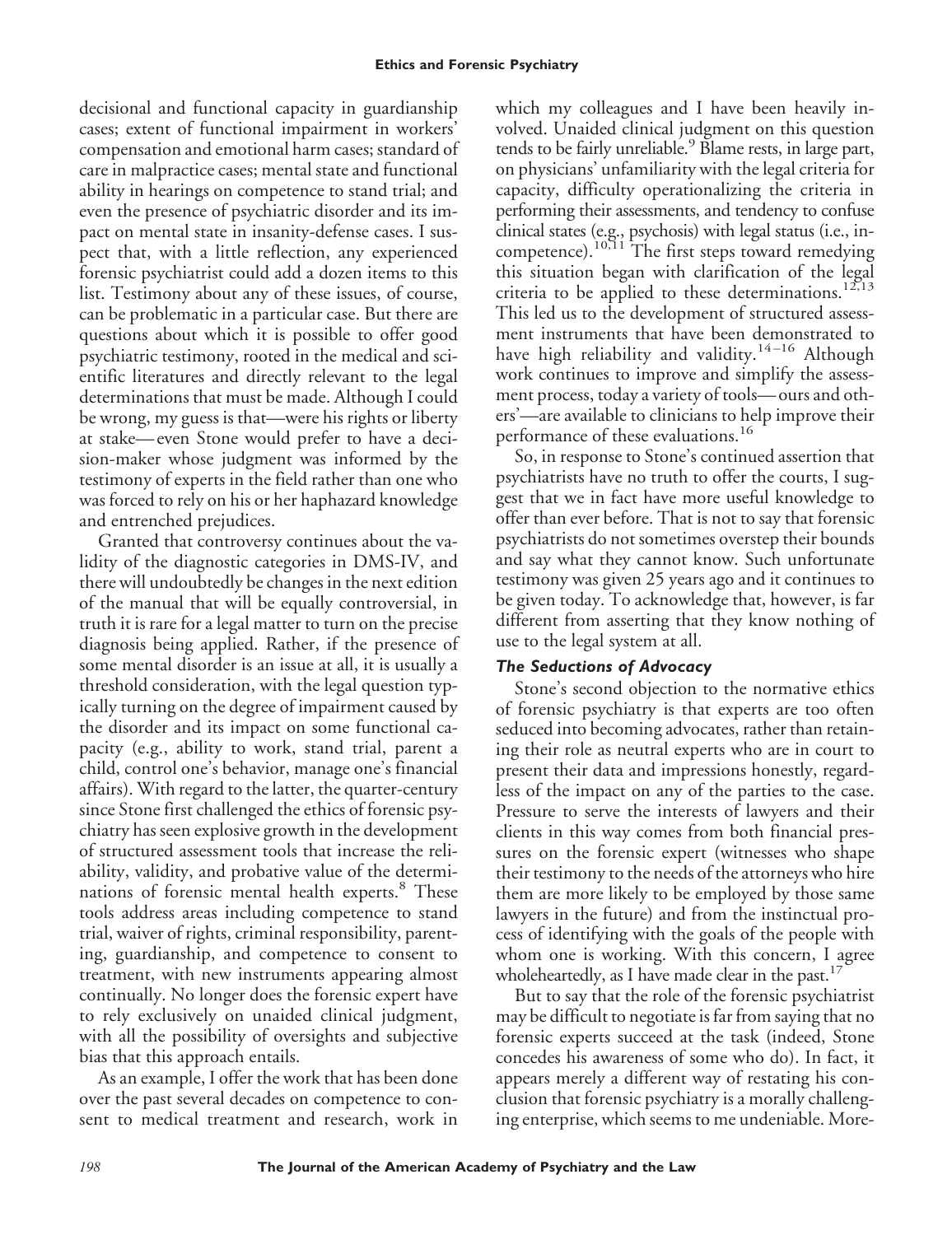#### **Appelbaum**

over, to criticize forensic psychiatrists for becoming advocates suggests that Stone recognizes some ethical norm that they have violated in doing so, which appears to undercut his earlier contention that such norms cannot be discerned.

Since the temptations that Stone describes are inherent in an adversarial system such as ours, unless one were to do away with the participation of psychiatric experts entirely, the question becomes how these tensions in the system can best be managed. Training in the ethics of forensic psychiatry, which fellowship programs are required to provide, is part of the answer; but it may be too easy to push such training to the back of one's mind when one enters the world of practice. Hence, ongoing attention to the very concerns to which Stone directs our view is important in continuing education programs, professional meetings such as AAPL's Annual Meeting, grand rounds, and case conferences. However useful repeated reminders of these problems are, of course, an ample body of literature documents the inadequacies of continuing education in inducing change in clinical practices, and so it is clear that we cannot let matters rest there.

A third piece of the solution, then, is to encourage more widespread adoption of an educational model of peer review of forensic testimony,<sup>18</sup> such as was developed by the Council on Psychiatry and Law of the American Psychiatric Association (APA). AAPL offers such a service through its Peer Review Committee, including a public session at each Annual Meeting reviewing the testimony of a psychiatrist who volunteers for the process. In my view, at a minimum, the profession ought to be working harder to embed such a model in the periodic process for recertification in forensic psychiatry under the American Board of Psychiatry and Neurology. District branches of the APA, state and county medical societies, and academic departments of psychiatry could offer such reviews. Although there are good reasons for peer review to remain educational in its orientation, the increasing willingness of professional organizations and the courts to consider egregious expert testimony as the basis for ethics findings points to the ultimate recourse for the most flagrant perpetrators.<sup>19</sup>

## **The Ethics of Forensic Psychiatry: 25 Years Later**

Has Stone's position on the ethics of forensic psychiatry changed over the past 25 years? To some extent, the answer seems to be that it has. He appears to have backed away from the blanket assertion that there are no ethics principles by which the practice of forensic psychiatry can be governed, although he remains skeptical that any of the current approaches, including the Standard Position, address in practice the ethical challenges of forensic work. And, though Stone now says that he never meant to suggest that psychiatrists should abandon the courtroom, his view remains that psychiatry has nothing that it can offer the courts that is both truthful and of use to the legal process, which leaves one wondering what legitimate role he believes psychiatrists have in court, as Griffith pointedly asked in his response to Stone. Whatever concessions Stone is now inclined to make do not appear to change his bottom line: the ethics foundations of our field are so inadequate that forensic psychiatrists are necessarily engaged in a morally dubious enterprise.

In contrast, I see the situation very differently. Although the ethics challenges cannot and should not be denied, a reasonable set of ethics principles to guide forensic practice exists and, in fact, has been implicit in the work of forensic psychiatrists for many years. Moreover, assuming we circumscribe our role so as to comport with this ethics framework, we can legitimately offer useful information to the courts. Our insights will not, in themselves, resolve legal or moral dilemmas; but they should provide the factual background and interpretive context to allow legal decision-makers to make better choices than they would, left unaided. A modest role, perhaps, but not one to be scorned.

#### **References**

- 1. Stone AA: The ethical boundaries of forensic psychiatry: a view from the ivory tower. Bull Am Acad Psychiatry Law 12:209 –19, 1984
- 2. Appelbaum PS: A theory of ethics for forensic psychiatry. J Am Acad Psychiatry Law 25:233– 47, 1997
- 3. All articles. Bull Am Acad Psychiatry Law 1984;12:203–302
- 4. Appelbaum PS: Psychiatric ethics in the courtroom. Bull Am Acad Psychiatry Law 12:225–31, 1984
- 5. Griffith EEH: Ethics in forensic psychiatry: a cultural response to Stone and Appelbaum. J Am Acad Psychiatry Law 26:171-84, 1998
- 6. Candilis PJ, Weinstock R, Martinez R: Forensic Ethics and the Expert Witness. New York: Springer, 2007
- 7. Stone AA: Ethics in forensic psychiatry: re-imagining the wasteland after 25 years. Presented at the 38th Annual Meeting of the American Academy of Psychiatry and the Law, October 19, 2007
- 8. Grisso T: Evaluating Competencies: Forensic Assessments and Instruments (ed 2). New York: Kluwer Academic/Plenum Publishers, 2003